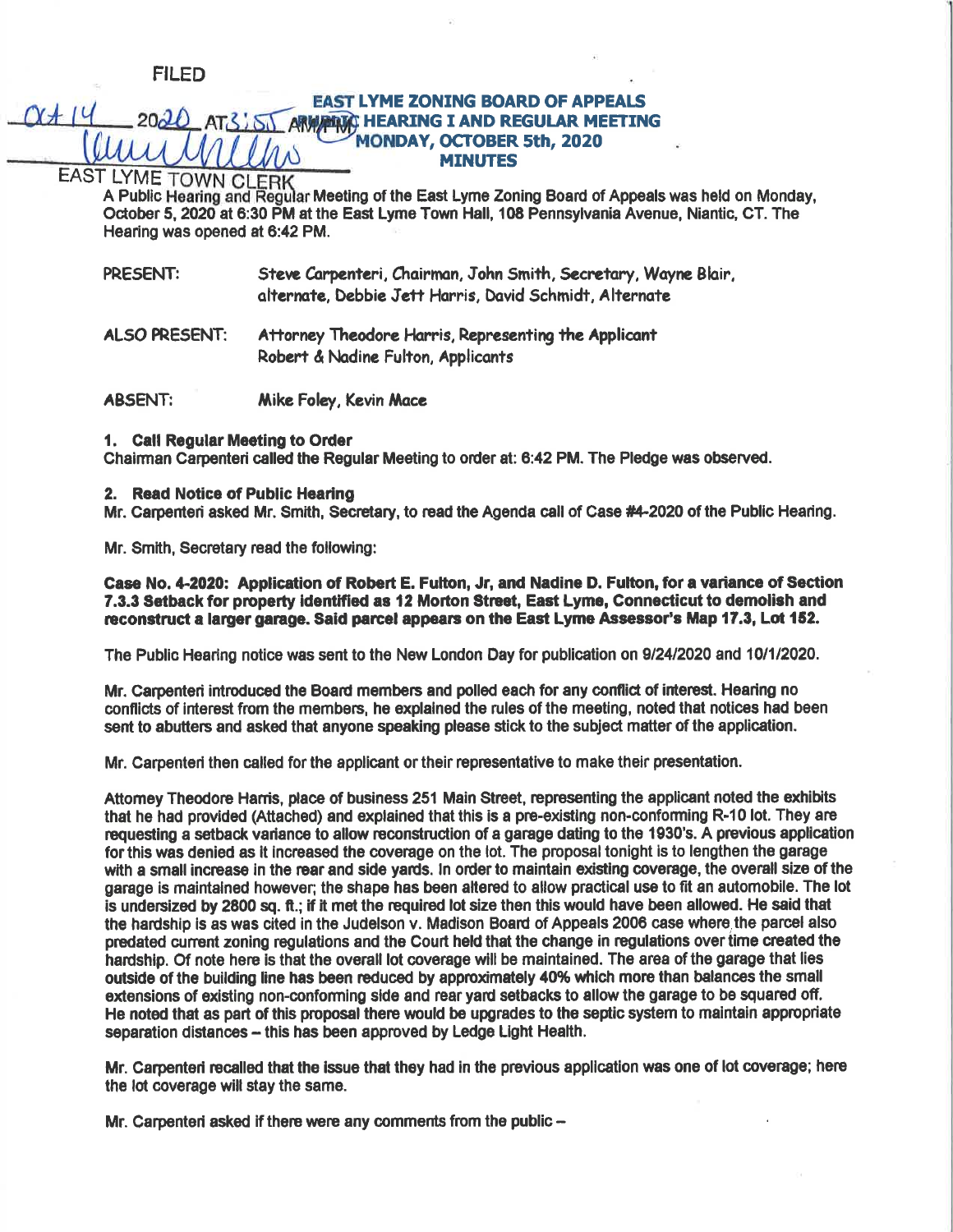Hearing none  $-$ He asked if the Board members had any further questions. Hearing none -Mr. Carpenteri closed this Public Hearing at 6:52 PM. Mr. Carpenteri said that they would now deliberate and make a decision on the application.

Mr. Carpenteri explained that the only comments that they can take now are from the applicant and only if they have technical questions that they need answered. He also informed the applicant that in the event that they wish to contest the decision that they have 15 days in which to appeal it to the Superior Court.

#### REGULAR MEETING

Mr. Carpenteri opened the Regular Meeting at 6:52 PM.

Gase No. 4-2020: Application of Robert E. Fulton, Jr, and Nadine D. Fulton, for a variance of Section 7.3.3 Setback for property identified as 12 Morton Street, East Lyme, Connecticut to demolish and reconstruct a larger garage. Said parcel appears on the East Lyme Assessor's Map 17.3, Lot 152.

Mr. Carpenteri called for discussion on the application.

Mr. Schmidt said that there was a question (in the previous application) about the shed on the property and a suggestion that it be removed to accommodate the larger garage. He asked if it would remain. Attorney Harris said that it would.

Mr. Carpenteri added that nothing is changing but the shape of the garage.

Mr. Carpenteri asked if they were ready to make a motion.

\*\*MOT|ON (1)

Mr. Smith moved to APPROVE the Application of Robert E. Fulton, Jr, and Nadine D. Fulton, for a variance of Section 7.3.3 Setback for property identified as 12 Morton Street, East Lyme, Connecticut to demolish and reconstruct a larger garage. Said parcel appears on the East Lyme Assessor's Map 17.3. Lot 152.

Ms. Jett-Haris seconded the motion.

Mr. Carpenteri said that the current non-conformity would not be increased and that the change in zoning over time had contributed to this.

Vote:  $5-0-0$ . Motion passed.

ADJOURNMENT Mr. Carpenteri called for a motion to adjoum.

\*MOT|ON (2)

Mr. Smith moved to adjourn Case #4-2020 of the East Lyme Zoning Board of Appeals at 6:55 PM. Ms. Jett-Harris seconded the motion. Vote:  $5 - 0 - 0$ . Motion passed.

Respectfully submitted,

Koren Zmitruk, Recordirg Secretary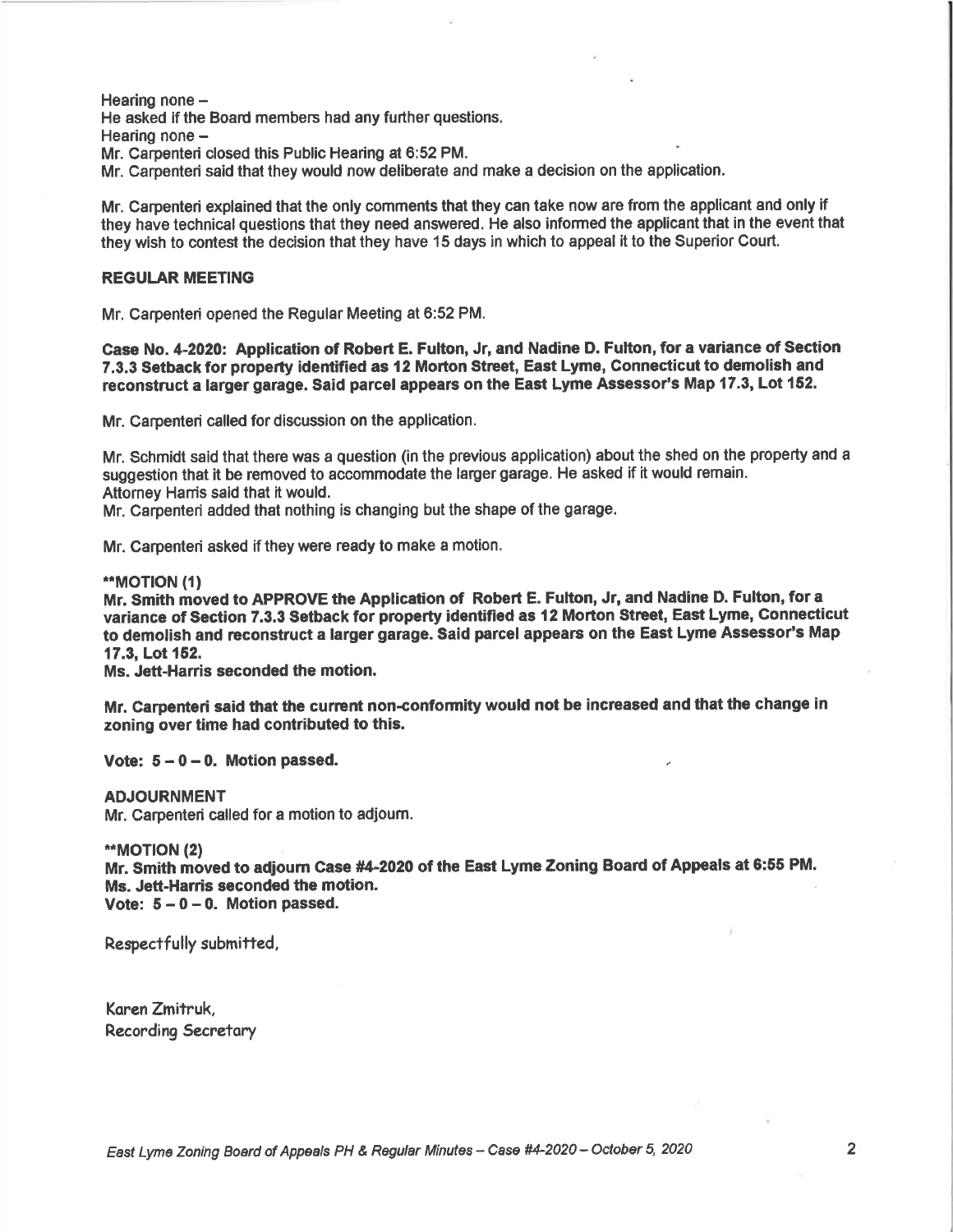## ROBERT FULTON 12 MORTON STREET, NIANTIC, CT

# REQUEST SUMMARY



\* Increase in length/height of pre-existing non-conformity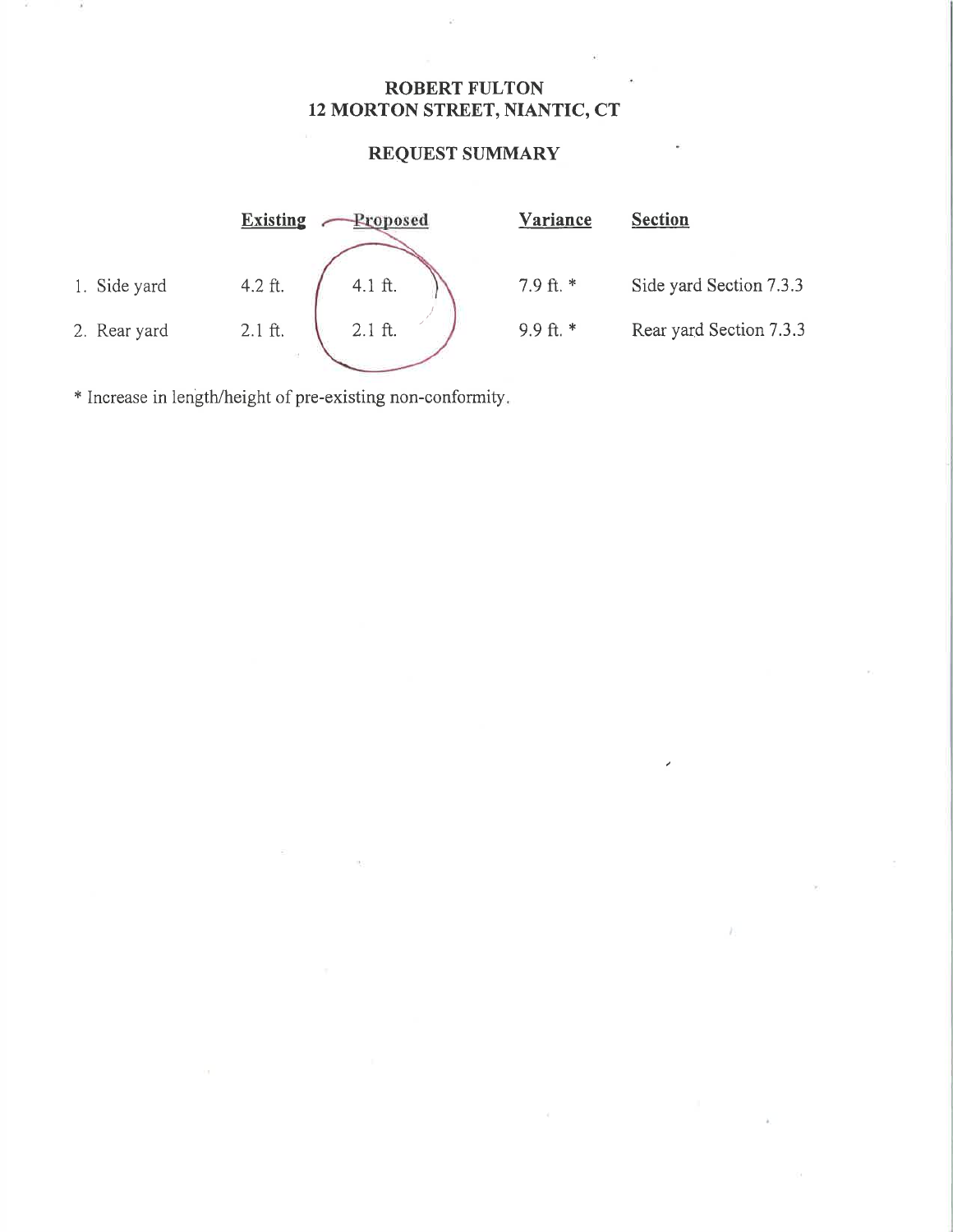# **FOL 0 9 8 0 Phps 2 1 4**

 $||f|$ 

Return To:<br>Robert E<sub>il</sub> Fulton, Jr. 102 Bailey Road Rocky Hill, CT 06067

#### **WARRANTY DEED**

## TO ALL PEOPLE TO WHOM THESE PRESENTS SHALL COME, GREETING:

KNOW YE, THAT I, Marcie M. Cunningham presently of 3 Regatta Drive, of the Town of Niantic (East Lyme), County of New London and State of Connecticut (hereinafter called the "Grantor"), for the consideration of Four Hundred Eighty Thousand and 00/100 dollars (\$480,000.00) having received to my full satisfaction of Robert E. Fulton, Jr. and Nadine D. Fulton presently of 102 Bailey Road, of the Town of Rocky Hill, County of Hartford and State of Connecticut, (hereinafter called the "Grantees") do give, grant, bargain, sell and confirm unto the said Grantees, and unto the survivor of them, and unto such survivor's heirs and assigns forever, all that certain piece or parcel of real property, located in the Town of Niantic (East Lyme), County of New London, and State of Connecticut known as 12 Morton Street, as more particularly bounded and described in "Schedule A", attached hereto and made a part hereof and being the same premises described in a Quit Claim Deed dated December 28, 2007, recorded in Volume 793, Page 123 of the Town of East Lyme Land Records.

TO HAVE AND TO HOLD the above granted and bargained premises, with the applirtenances thereof, unto the said Grantees, to and for their proper use and behoof. And also, the said Grantor does for herself, her executors, administrators, and successors, covenant with the said Grantees that at and until the ensealing of these presents, she is well seized of the premises, as a good indefeasible estate in Fee Simple; and has good right to bargain and sell the same in manner and form as is above written and that the same is free from all encumbrances whatsoever, except as hereinbefore mentioned.

AND FURTHERMORE, I the said Grantor do by these presents bind myself and my successors and assigns forever to Warrant and Defend the above granted and bargained premises to the said Grantees against all claims and demands whatsoever, except as hereinbefore mentioned.

Signed this 14th day of May, 2017 And delivered May 15, 2017

Witnessed by:

Illun William Mountzoures

STATE OF CONNECTICUT

COUNTY OF NEW LONDON)

Marcio M. Cupaerghom

ECONVEYANCE TAXES COLLECTED

Lesley a Blais

) ss. at East Lyme, this 14th day of May, 2017

The foregoing Instrument was acknowledged before me this 14th day of May, 2017 by Marcle M. Cunningham as her free act and deed.

William William Mountzoures Notary Public My Commission Expires 06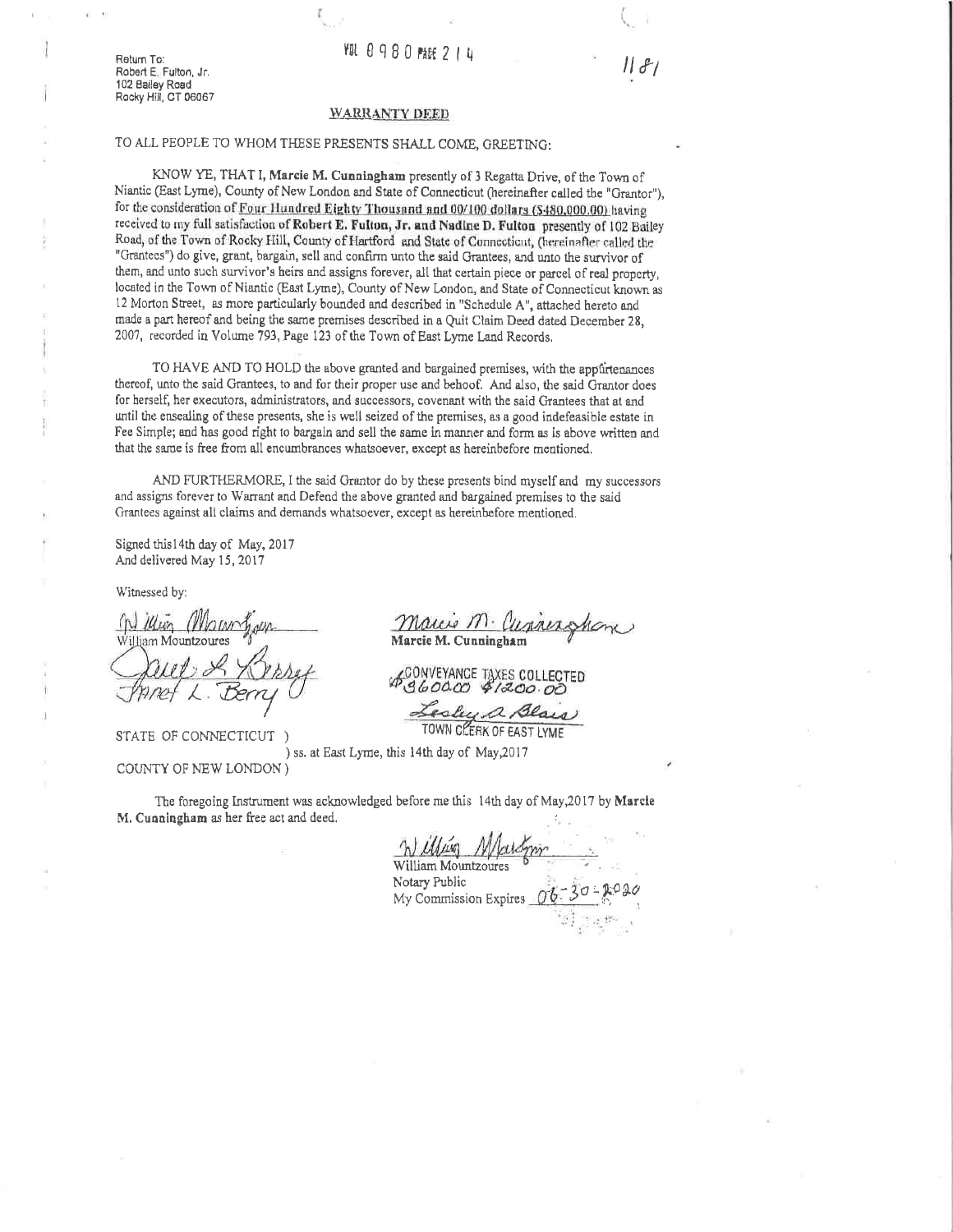

The information depicted on this map is for planning purposes only It is not adequate for legal boundary definition, regulatory interpretation, or parcel-level analyses.

3/2/2020 8:53:34 Scale: 1"=23" Scale is approximate

Case 4-2020<br>2BA<br>1015/2020 50b; ret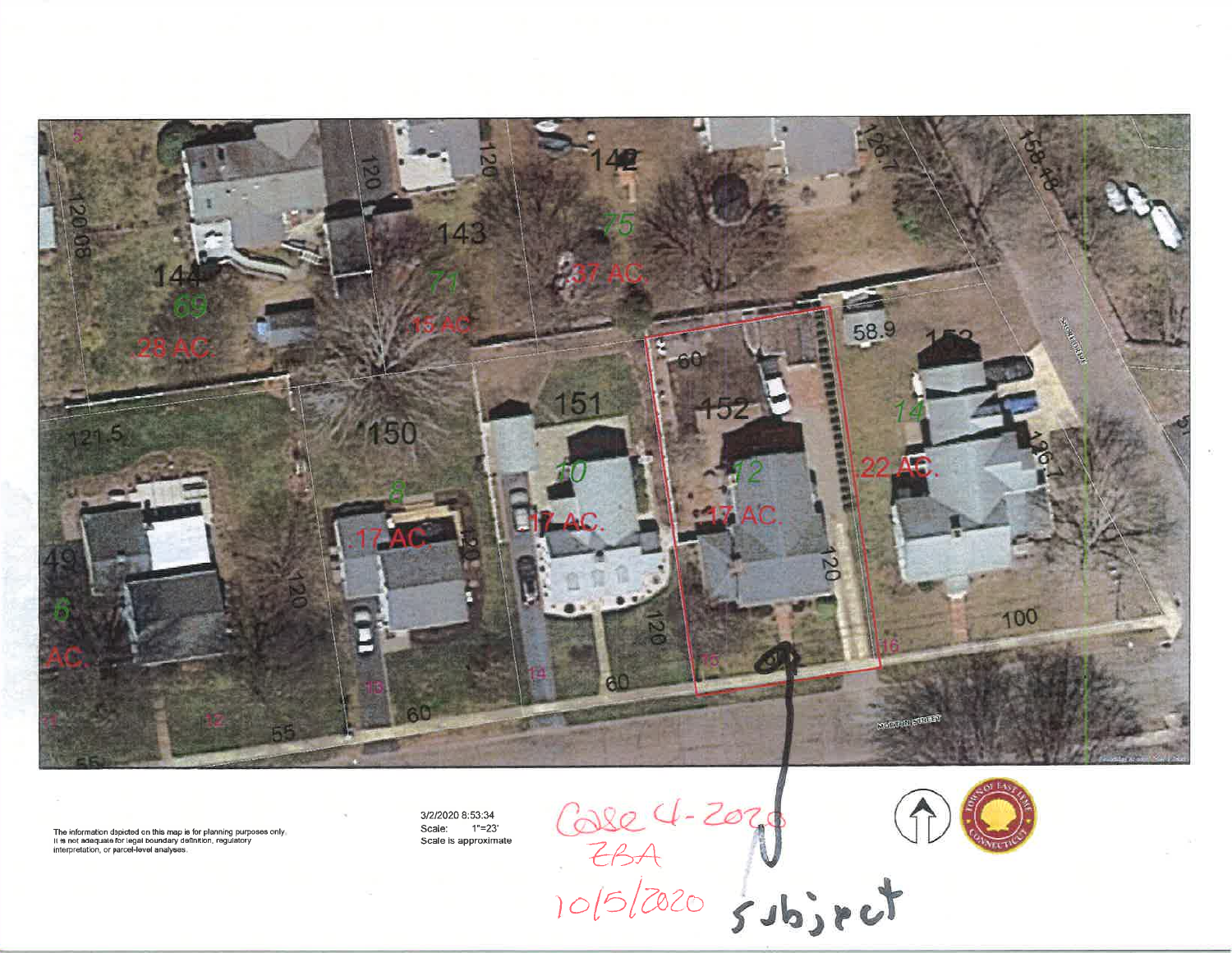

10/21/2000